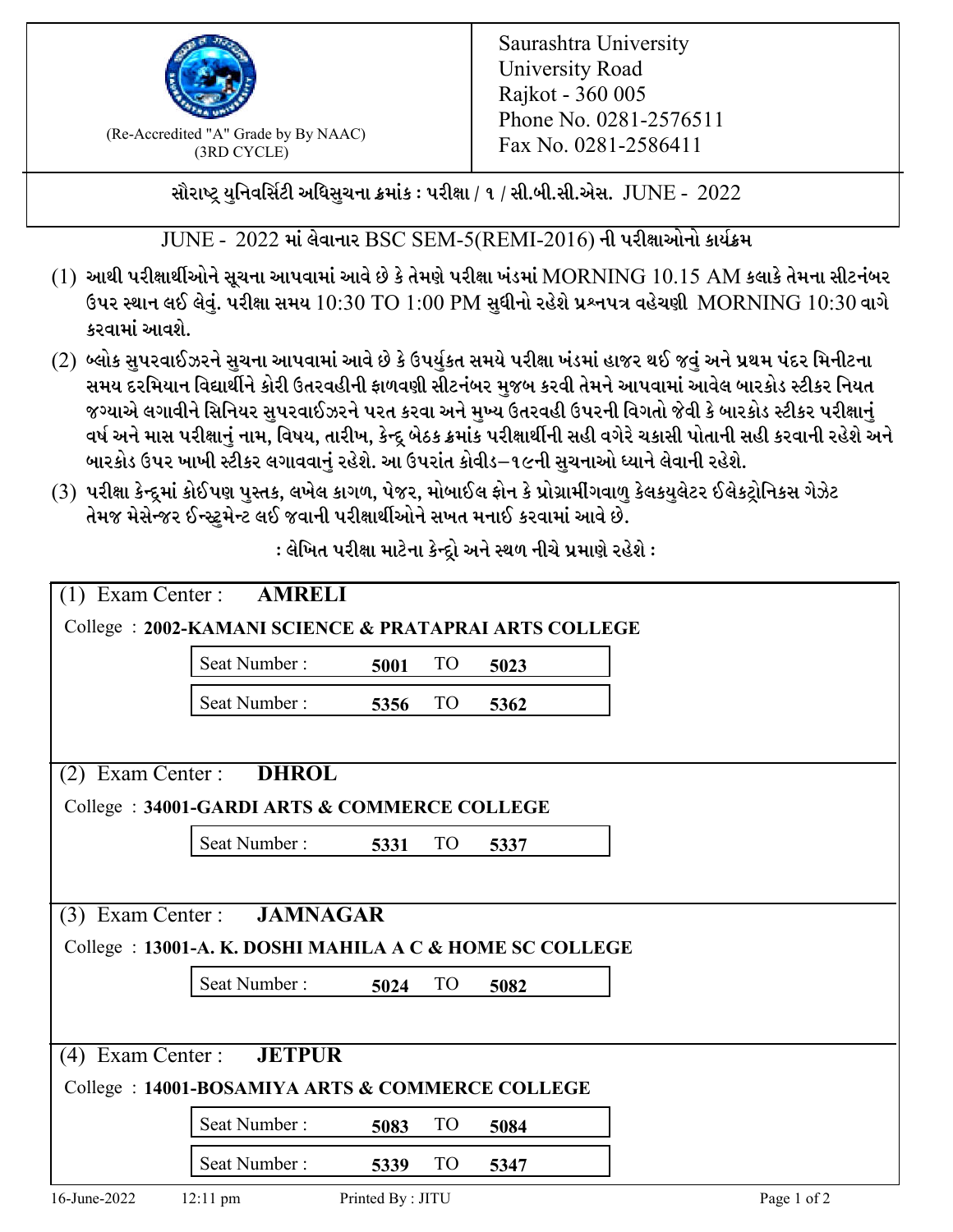|                                              | (5) Exam Center : <b>MORBI</b>                       |      |                 |      |  |  |
|----------------------------------------------|------------------------------------------------------|------|-----------------|------|--|--|
|                                              | College: 21007-SMT. R. O. PATEL WOMENS COLLEGE       |      |                 |      |  |  |
|                                              | Seat Number:                                         | 5085 | TO <sub>1</sub> | 5098 |  |  |
|                                              | Seat Number:                                         | 5363 | TO <sub>1</sub> | 5365 |  |  |
|                                              | Seat Number:                                         | 5383 | TO <sub>1</sub> | 5384 |  |  |
|                                              |                                                      |      |                 |      |  |  |
|                                              | (6) Exam Center : RAJKOT                             |      |                 |      |  |  |
|                                              | College: 23069-CONVENTIONAL BUILDING                 |      |                 |      |  |  |
|                                              | Seat Number:                                         | 5099 | <b>TO</b>       | 5200 |  |  |
|                                              | Seat Number:                                         | 5348 | TO <sub>1</sub> | 5355 |  |  |
|                                              | Seat Number:                                         | 5369 | <b>TO</b>       | 5382 |  |  |
|                                              | Seat Number:                                         | 5390 | TO <sub>1</sub> | 5392 |  |  |
|                                              |                                                      |      |                 |      |  |  |
|                                              | (7) Exam Center : SAVARKUNDLA                        |      |                 |      |  |  |
|                                              | College: 45001-KANAKIYA ARTS & SANGHVI COMM. COLLEGE |      |                 |      |  |  |
|                                              | Seat Number:                                         | 5338 | TO <sub>1</sub> | 5338 |  |  |
|                                              | Seat Number:                                         | 5366 | TO <sub>1</sub> | 5368 |  |  |
|                                              | Seat Number:                                         | 5385 | TO <sub>1</sub> | 5389 |  |  |
|                                              |                                                      |      |                 |      |  |  |
| (8) Exam Center : SURENDRANAGAR              |                                                      |      |                 |      |  |  |
| College: 24009-SHRI SWAMI VIVEKANAND COLLEGE |                                                      |      |                 |      |  |  |
|                                              | Seat Number:                                         | 5201 | T <sub>O</sub>  | 5330 |  |  |
|                                              | Seat Number:                                         | 5393 | TO <sub>1</sub> | 5394 |  |  |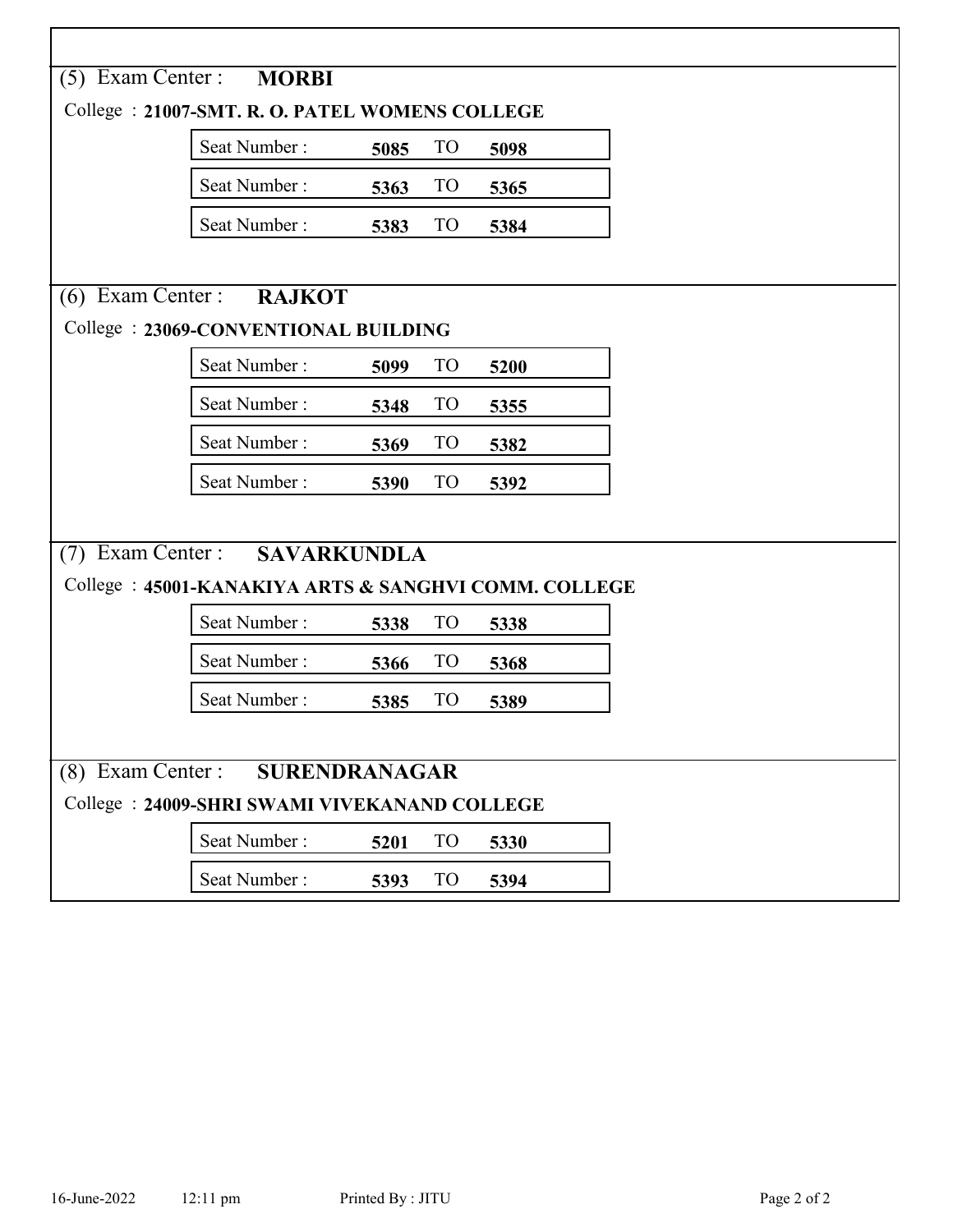University Time Table

| Academic Year: 2021-2022<br>Date & Day | Subject Name                                                                                                | Paper Code<br>(Faculty-Course Code) |
|----------------------------------------|-------------------------------------------------------------------------------------------------------------|-------------------------------------|
| 16/06/2022<br>Thursday                 | GROUP : 0031015005 - INORGANIC<br>CHEMISTRY & INDUSTRIAL CHEMISTRY<br>(Time: 10:30:00AM To 01:00:00PM)      | 003-1015005                         |
|                                        | GROUP : 0031015009 - IMMUNOLOGY &<br>MEDICAL MICROBIOLOGY<br>(Time: 10:30:00AM To 01:00:00PM)               | 003-1015009                         |
|                                        | GROUP : 0031015017 - FUNCTIONAL<br>ANATOMY OF NON-CHORDATES<br>(Time: 10:30:00AM To 01:00:00PM)             | 003-1015017                         |
|                                        | GROUP : 0031015025 -<br>MATH.PHY.CLASSICAL MECHANICS &<br>QUANTUM MECH.<br>(Time: 10:30:00AM To 01:00:00PM) | 003-1015025                         |
|                                        | GROUP : 0031015001 - MATH.<br>ANALYSIS-1 & ABSTRACT ALGEBRA - 1<br>(Time: 10:30:00AM To 01:00:00PM)         | 0031015001                          |
| 17/06/2022<br>Friday                   | GROUP : 0031015002 - PROGRAMMING IN<br>C & NUMERICAL ANALYSIS-1<br>(Time: 10:30:00AM To 01:00:00PM)         | 003-1015002                         |
|                                        | GROUP : 0031015006 - ORGANIC<br>CHEMISTRY & SPECTROSCOPY<br>(Time: 10:30:00AM To 01:00:00PM)                | 003-1015006                         |
|                                        | GROUP : 0031015010 - PROKARYOTIC<br>METABOLISM<br>(Time: 10:30:00AM To 01:00:00PM)                          | 003-1015010                         |
|                                        | GROUP : 0031015018 - FISHERIES<br>BIOLOGY, ANIMAL HUSBANDRY, WILD LIFE<br>(Time: 10:30:00AM To 01:00:00PM)  | 003-1015018                         |
|                                        | GROUP : 0031015026 -<br>ELECTRODYNAMICS & RELATIVITY<br>(Time: 10:30:00AM To 01:00:00PM)                    | 003-1015026                         |
|                                        | GROUP : 0031015030 - INTERMEDIARY<br>METABOLISM<br>(Time: 10:30:00AM To 01:00:00PM)                         | 003-1015030                         |
| 18/06/2022<br>Saturday                 | GROUP : 0031015003 - BOOLEAN<br>ALGEBRA & COMPLESX ANALYSIS-1<br>(Time: 10:30:00AM To 01:00:00PM)           | 003-1015003                         |

Printed Time : 13:16.39

------------------------------------------------------------------------------ Printed Date : 15/06/2022 Printed By : jitendraex1